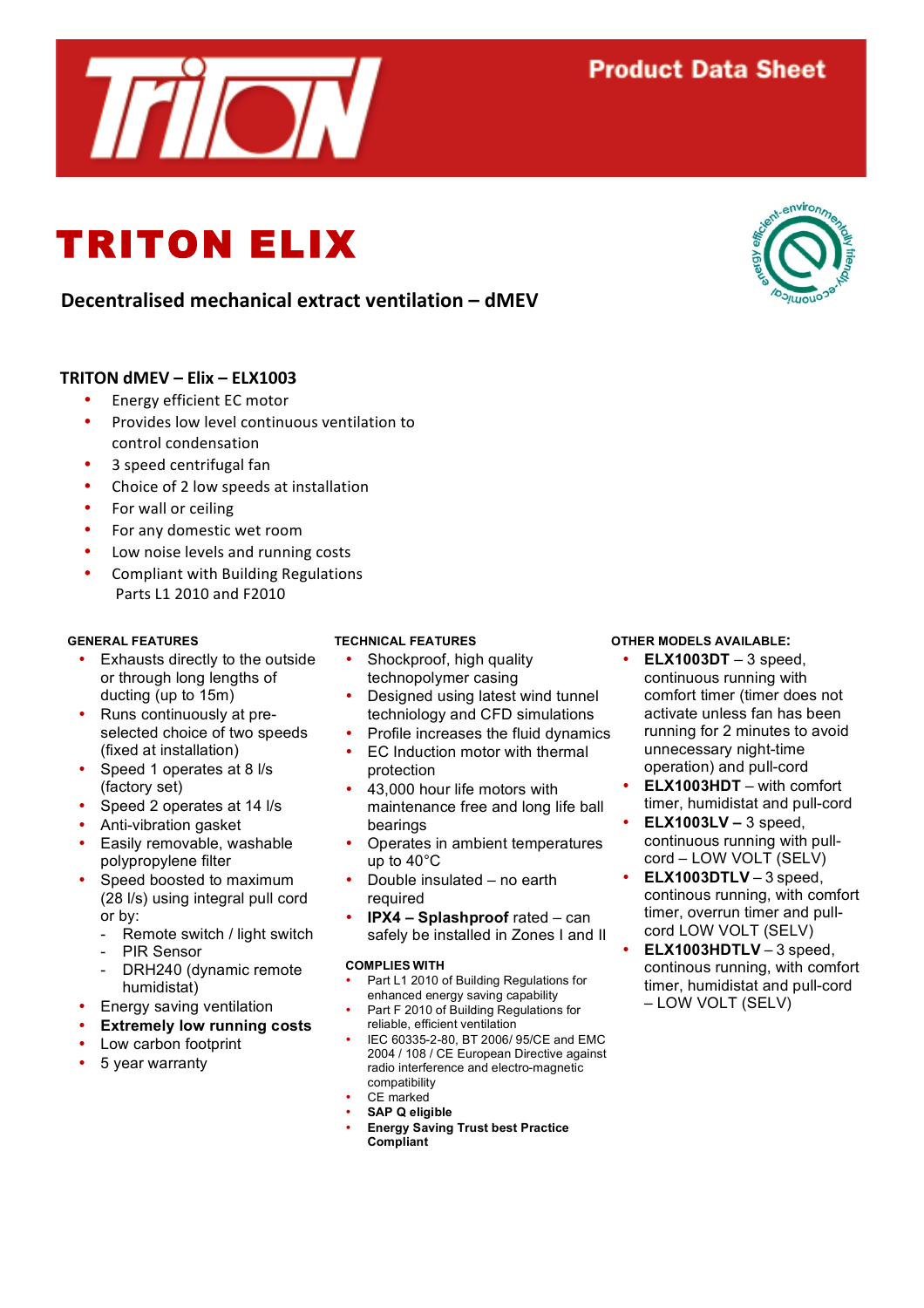

| <b>TECHNICAL CHARACTERISTICS</b> |               |         |     |               |         |     |  |  |  |
|----------------------------------|---------------|---------|-----|---------------|---------|-----|--|--|--|
| Model                            | Airflow 1/sec |         |     | Power - Watts |         |     |  |  |  |
|                                  | Speed 1       | Speed 2 | Max | Speed 1       | Speed 2 | Max |  |  |  |
| ELX1003                          |               | 14      | 28  |               | 3.2     | 16  |  |  |  |

| All Results with Rigid Duct                                   | <b>RESULTS for SAP CALCULATIONS</b> |                                                      |      | <b>RESULTS for Approved Document F</b> |                                            |                                   |  |  |  |
|---------------------------------------------------------------|-------------------------------------|------------------------------------------------------|------|----------------------------------------|--------------------------------------------|-----------------------------------|--|--|--|
| Unit Configuration                                            | Specific Fan<br>Power (W/I/s)       | <b>BST Best Practice</b><br>Performance<br>Compliant |      | <b>Flow Rate</b><br>(I/sec)            | $Flow Rate -$<br>Wind condition<br>(1/sec) | % reduction<br>Of Total Flow Rate |  |  |  |
| In room - kitchen                                             | 0.22                                | Yes                                                  | 13.0 |                                        | 12.9                                       |                                   |  |  |  |
| In room - wetroom                                             | 0.16                                | Yes                                                  | 8.0  |                                        | 7.8                                        |                                   |  |  |  |
| Through wall - kitchen                                        | 0.17                                | Yes                                                  | 13.0 |                                        | 12.9                                       |                                   |  |  |  |
| Through wall - wetroom                                        | 0.14                                | Yes                                                  | 8.3  |                                        | 8.1                                        |                                   |  |  |  |
| Figures from BRE test results at minimum flow rate conditions |                                     |                                                      |      |                                        |                                            |                                   |  |  |  |

**TYPICAL!SPECIFICATION**

Supply and install a TRITON ELX1003 high performance, energy efficient centrifugal fan which has been tested and is SAP Q Eligible and suitable for **ALL** domestic wet rooms as supplied by Triton Systems Ltd, Units 3-5 Crayford Commercial Centre, Greyhound Way, Crayford, Kent DA1 4HF.

The fan is to be suitable for installation either into a wall or ceiling (with the appropriate accessories) and to have an air intake around the whole perimeter and have a footprint of no more than 180mm square. The fan is to be continuous running at its low speed (with a choice of two lower speeds) and be capable of being boosted to maximum speed by means of an integral pull cord or (with the cord removed) a remote switch, PIR sensor or humidistat.

The fan should have a specific fan power (as tested to BRE) of no higher than 0.22w/l/s in a kitchen and 0.16w/l/s in a bathroom. The fan must not exceed 2.0w power consumption on the lowest speed.

The fan casing should be made of shock-proof, high quality technopolymer, and should have an EC induction motor with maintenance-free, long life ball bearings, and up to a 43,000 hour life. It should be protected with a thermal cut-out. The fan should be double insulated and be IPX4 splash-proof protected suitable for installation into Zones I and II.

The fan is to comply with IEC60335-2-80, lvd2006/95/CE and EMC2004/108/CE European Directive against radio interference and electromagnetic compatibility, and be CE marked.

The fan should be 5 year manufacturer's warranty and be supplied with a user guide as required.

Only approved accessories should be used:

Wall Plates – as required Wall terminations – all wall terminations must use the approved wall cowl or high rise kit.